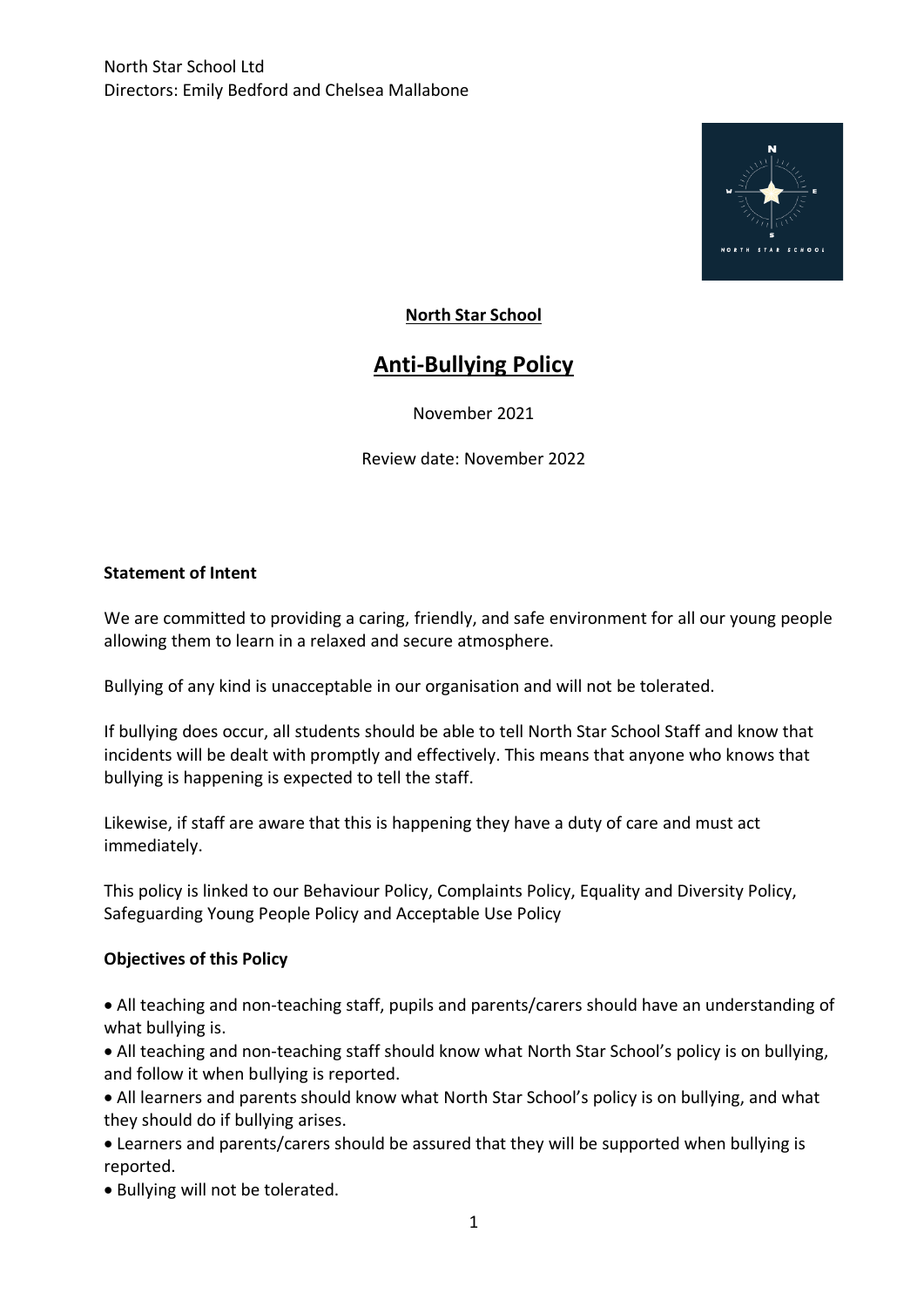

## **What Is Bullying?**

Bullying is the use of aggression with the intention of hurting another person. Bullying results in pain and distress to the victim.

The Anti-Bullying Alliance defines bullying as 'the repetitive, intentional hurting of one person or group by another person or group, where the relationship involves an imbalance of power. It can happen face to face or online.'

Bullying can be:

- Emotional -being unfriendly, excluding, tormenting, ridiculing, spreading rumours, humiliation
- Physical -pushing, kicking, hitting, punching, intimidating behaviour or any use of violence,
- Racist -racial taunts, graffiti, gestures
- Sexual -unwanted physical contact or sexually abusive comments
- Homophobic -because of, or focussing on the issue of sexuality
- Verbal -name-calling, mocking, taunting, persistent teasing and threats
- Cyber -All areas of internet ,such as email & internet chat room misuse. Mobile threats by text messaging & calls. Misuse of associated technology i.e. camera & video facilities
- Coercion -Threats or forcing someone to do something they do not want to do, such as give up money or steal something
- Indirect -Lies and rumour spreading, talking behind a person's back, using chat rooms or web pages to spread or incite hatred
- Baiting to intentionally make a person angry by saying or doing things to annoy them.
- Banter Understanding the four elements of bullying is vital to knowing whether something is bullying: intentional, hurtful, repetitive, involves a power imbalance. Just because 'banter' doesn't constitute all the elements of bullying doesn't mean it's acceptable. All offensive, threatening, violent and abusive language and behaviour is always unacceptable, whatever your role.

• False Friendships - Where someone pretends to be your friend or is your 'friend' sometimes but uses their power to bully you.

## **The Equality Act 2010**

The Equality Act 2010 replaces previous anti-discrimination laws with a single Act. A key provision is the public sector Equality Duty, which came into force on 5 April 2011. It replaces the three previous public sector equality duties for race, disability and gender; and also covers age; disability; transgender; race; religion or belief; sex; Sexual orientation (otherwise known as 'protected characteristics').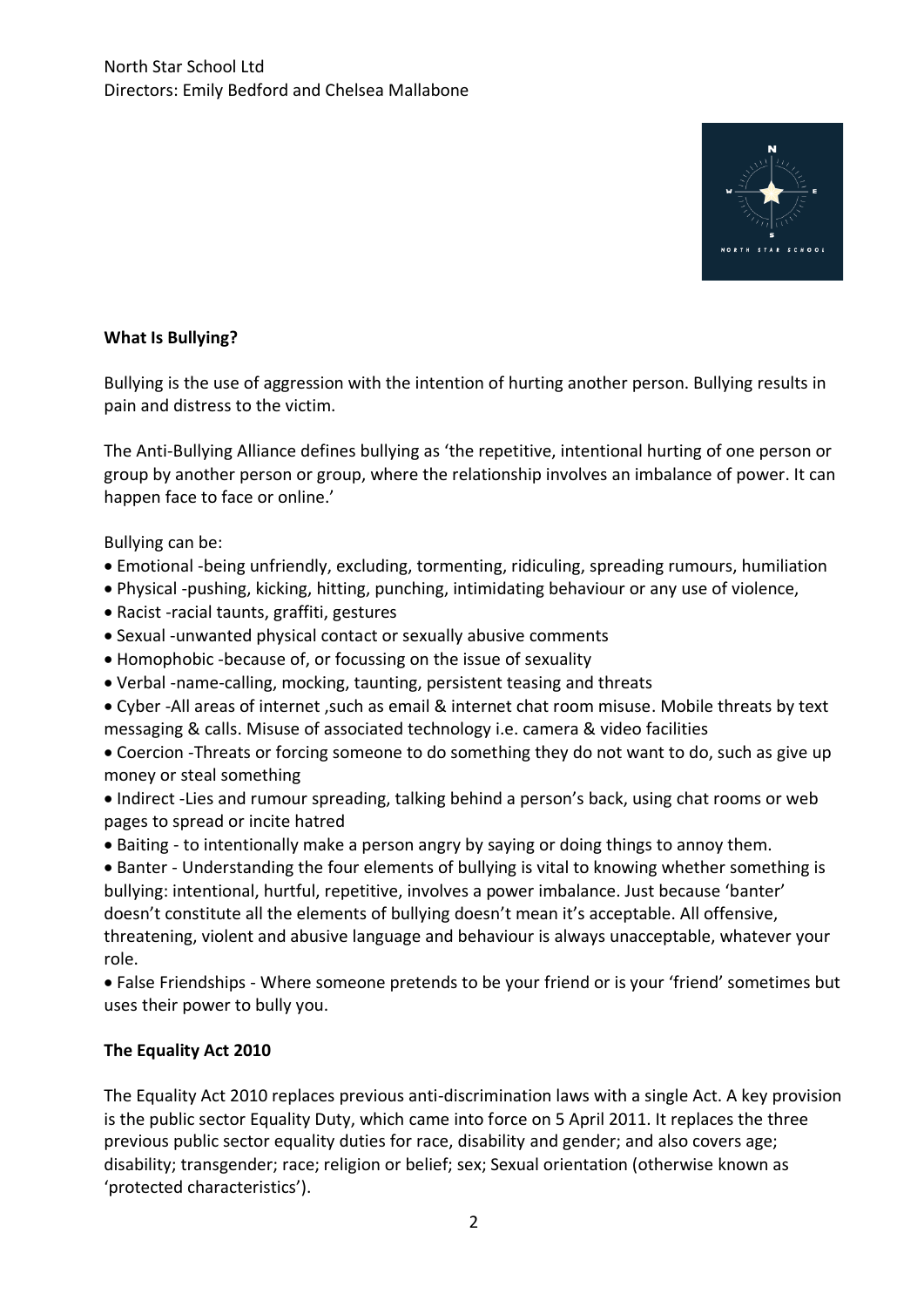

The Duty has three aims.

It requires public bodies to have due regard to the need to:

- Eliminate unlawful discrimination, harassment, victimisation and any other conduct prohibited by the Act
- Advance equality of opportunity between people who share a protected characteristic and people who do not share it; and
- Foster good relations between people who share a protected characteristic and people who do not share it

## **Why is it Important to Respond to Bullying?**

Bullying hurts no matter what type of bullying it is. No one deserves to be a victim of bullying. Everybody has the right to be treated with respect. Students who are bullying, need to learn different ways of behaving and treating others.

## **Roles and Responsibilities**

This Policy only works if it ensures that the wider North Star School community understands that bullying is not tolerated and understands the steps that will be taken to both prevent and respond to bullying.

This policy will be monitored and reviewed by the Directors. All involved in North Star School are expected to take an active stance to prevent bullying. All staff have a responsibility to respond promptly and effectively to issues of bullying, staff have a responsibility to respond promptly and effectively to issues of bullying and to ensure that appropriate information is passed to delivery providers, local authorities and WRL (where appropriate) to ensure learners are safeguarded from bullying.

## **Signs and Symptoms**

A young person may indicate by signs or behaviour that they are being bullied. They do not always ask directly for help or discuss their concerns openly. When bullying is involved a young person may feel at fault or anticipate that there will be negative repercussions to telling an adult.

Adults should be aware of these possible signs and that they should investigate if a child:  $\bullet$ changes their usual routine is unwilling to attend

• begins to be absent with no warning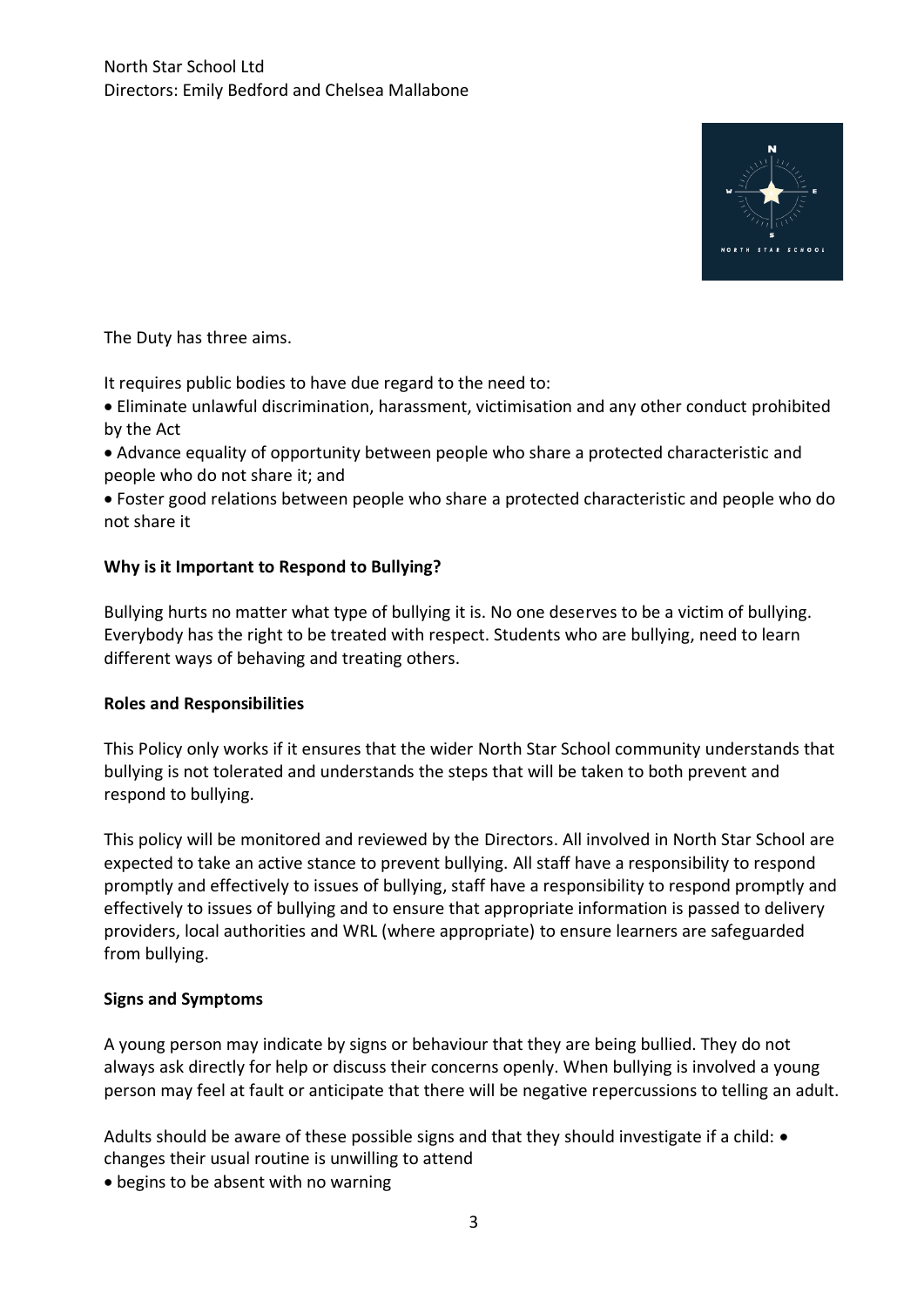

- becomes withdrawn, anxious, or lacking in confidence
- starts stammering
- attempts or threatens suicide or runs away
- has nightmares
- feels ill in the morning
- begins to fall behind in sessions
- asks for money or starts stealing money (to pay bully)
- has dinner or other monies continually "lost"
- has unexplained cuts or bruises
- becomes aggressive, disruptive or unreasonable
- is bullying other children or siblings
- stops eating
- is frightened to say what is wrong
- gives improbable excuses for any of the above
- is afraid to use the internet or mobile phone
- is nervous & jumpy when a cyber message is received.
- Starts to hide their phone or other electronic devices

These signs and behaviours could indicate other problems, but bullying should be considered a possibility and should be investigated. The above list of signs and symptoms is not exhaustive but indicates behaviours to be mindful of.

Schools (where appropriate) and parents/guardians should be immediately contacted to discuss these signs and behaviours, as there may be other on-going issues.

#### **Strategies for Implementation**

Within the curriculum, North Star School will raise the awareness of the nature of bullying and its impact on the bullied person. Staff, students and parents/carers will be made aware of the policy and have ready access to the policy via the North Star School Team Site on Office 365 and website.

High standards of behaviour and the need to care for and respect one another are promoted through the North Star School's Mission Statement and Aims, as well as in the expectations that are set in sessions. Volunteers must also be aware of this policy when working with students.

#### **Procedures**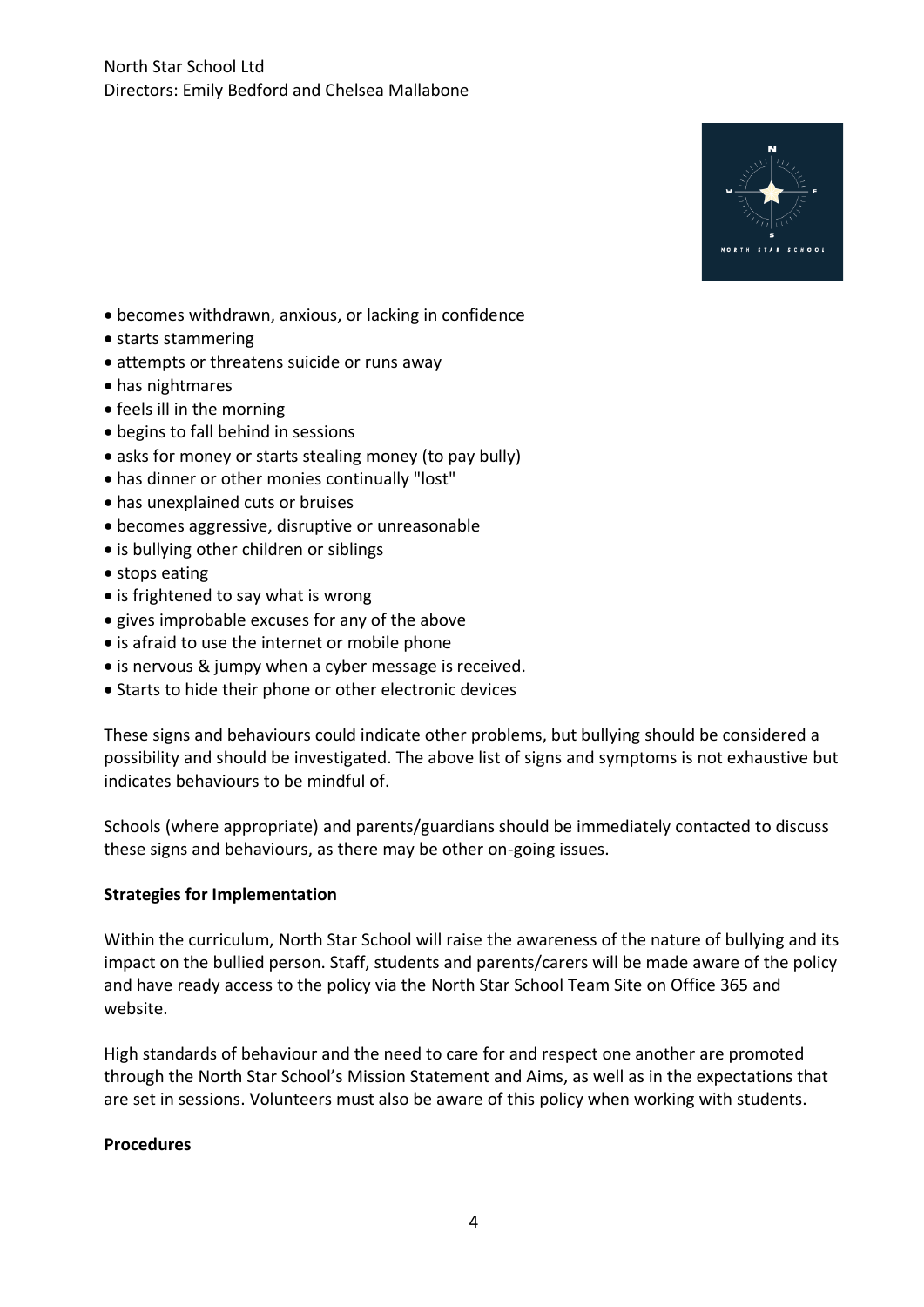

If you suspect that a learner is being bullied, this must be reported a Director at North Star School.

In cases of serious bullying, the incidents will be recorded by staff. If a child attends North Star School through WRL, the incident must be reported to WRL and the School.

The staff member should complete an incident report online.

In serious cases, parents should be informed and both parties will be asked to come into a meeting to discuss the problem (as appropriate). If necessary, and appropriate, police will be consulted, the bullying behaviour or threats of bullying must be investigated, and the bullying stopped quickly. An attempt will be made to help the bully (bullies) change their behaviour. However, if this behaviour is deterring other students from learning, a decision needs to be made about the suitability of the placement for the student who is bullying others.

## **Outcomes**

1. The bully (bullies) may be asked to genuinely apologise. Other consequences may take place.

2. In serious cases, suspension or even exclusion will be considered, if appropriate

3. If possible, the learners will be reconciled

4. After the incident / incidents have been investigated and dealt with, each case will be monitored to ensure repeated bullying does not take place.

## **Support**

Support may be provided to the victim and / or the perpetrator in the form of

- reconciliation
- counselling
- regular guidance from an internal support group

• involvement of external agencies: Family Link Worker, Educational Psychologist, Education Welfare Officer / Attendance Officers, behaviour keyworker or Police

• review meetings.

All parties will have review meetings to ensure that bullying has ceased.

## **Prevention**

North Star School will use methods for helping young people to prevent bullying.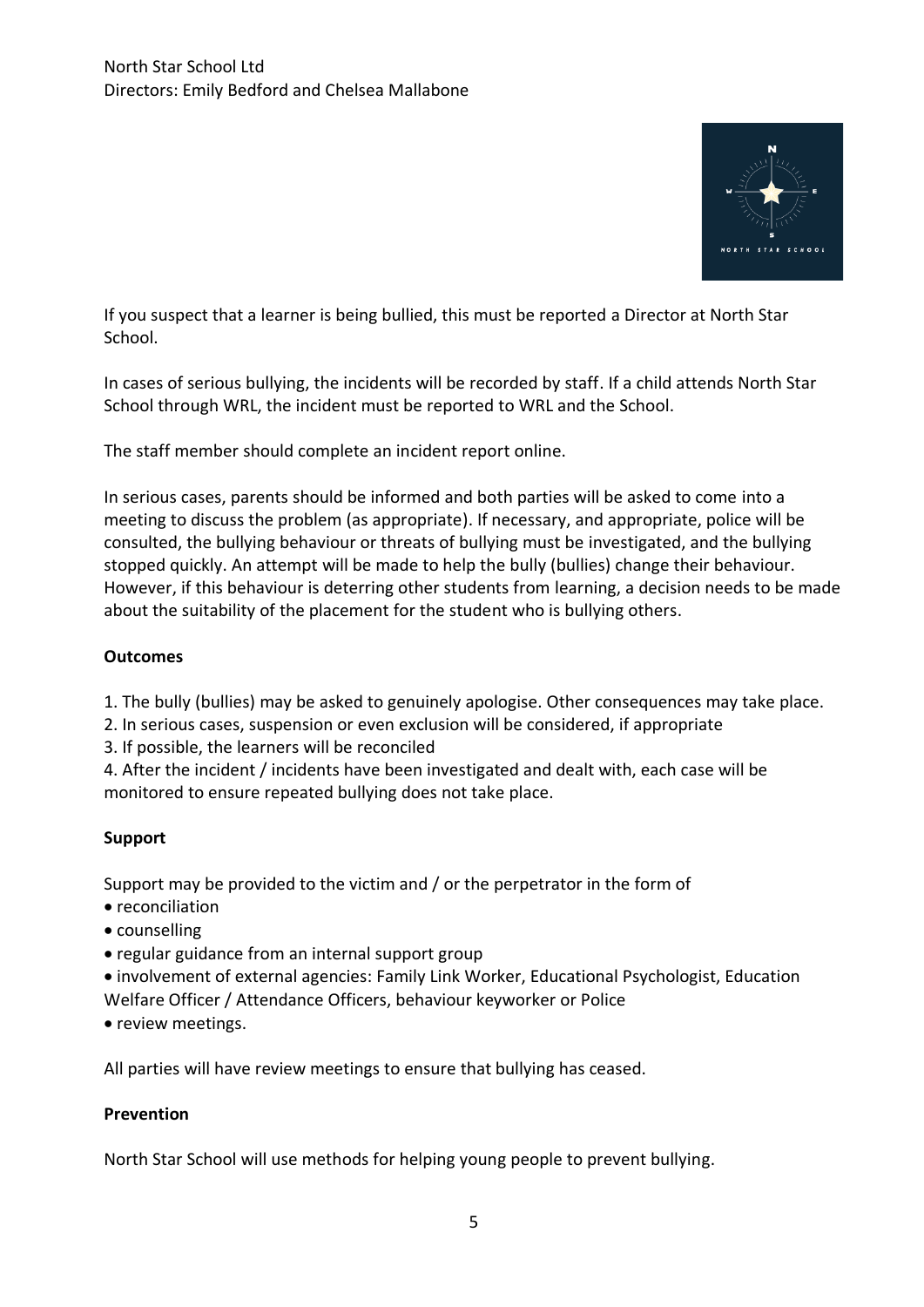

As and when appropriate, these may include:

- Appointing Anti bullying mentors
- Anti-bullying awareness sessions including cyber bullying and the 7 protected characteristics
- \* Challenge bullying behaviour as and when appropriate
- A behaviour contract which includes anti bullying statements
- \* Discuss bullying and why it is unacceptable
- Writing a set of North Star School rules
- Writing stories or poems; or drawing pictures about bullying
- \* Reading stories about bullying
- Make up role-plays
- Watching anti-bullying videos

This policy was adapted from KIDSCAPE guidelines. All bullying, whatever the motivation or method is unacceptable and should not be tolerated. It can affect anyone and we are all potential targets. By law, we all should have measures in place to prevent bullying and staff should be informed of these processes and policies. Involvement in tackling bullying should not start at the point at which a child or student has been bullied. Good practice is to develop an ethos to prevent bullying happening in the first place. When bullying does occur, it is important to respond promptly, support the bullied pupil and ensure that bullying does not happen again.

#### **Appendix 1 – Help Organisations**

HELP ORGANISATIONS:

Advisory Centre for Education (ACE) 0300 0115 142.